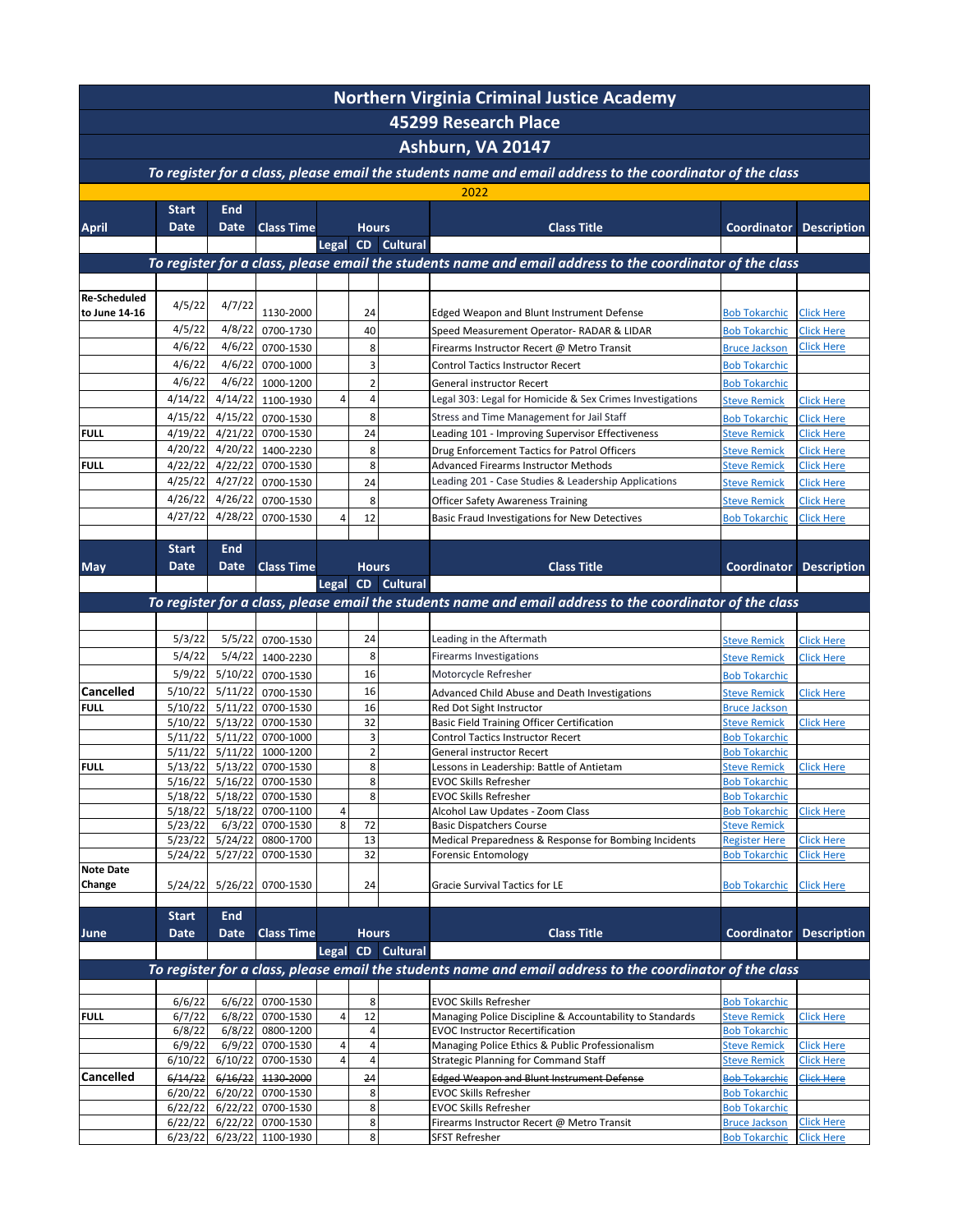|                  | <b>Start</b> | <b>End</b>  |                                                            |                |                      |                   |                                                                                                           |                                              |                                        |
|------------------|--------------|-------------|------------------------------------------------------------|----------------|----------------------|-------------------|-----------------------------------------------------------------------------------------------------------|----------------------------------------------|----------------------------------------|
| July             | <b>Date</b>  | <b>Date</b> | <b>Class Time</b>                                          |                | <b>Hours</b>         |                   | <b>Class Title</b>                                                                                        | <b>Coordinator</b>                           | <b>Description</b>                     |
|                  |              |             |                                                            |                |                      | Legal CD Cultural |                                                                                                           |                                              |                                        |
|                  |              |             |                                                            |                |                      |                   | To register for a class, please email the students name and email address to the coordinator of the class |                                              |                                        |
|                  |              |             |                                                            |                |                      |                   |                                                                                                           |                                              |                                        |
|                  | 7/11/22      |             | 7/15/22 0700-1530                                          | $\overline{2}$ | 38                   |                   | <b>Control Tactics Instructors Course</b>                                                                 | <b>Bob Tokarchic</b>                         | Click Here                             |
|                  |              |             | 7/12/22 7/12/22 0700-1530                                  |                | 8                    |                   | 21st Century Policing                                                                                     | <b>Steve Remick</b>                          | <b>Click Here</b>                      |
|                  |              |             | 7/25/22 7/29/22 0700-1530                                  |                | 40                   |                   | General Instructor Development                                                                            | <b>Steve Remick</b>                          |                                        |
|                  | 7/28/22      |             | 7/28/22 1100-1930                                          | 4              | 4                    |                   | Legal 101: Search, Seizure and Miranda                                                                    | <b>Steve Remick</b>                          | <b>Click Here</b>                      |
|                  |              |             |                                                            |                |                      |                   |                                                                                                           |                                              |                                        |
|                  | <b>Start</b> | <b>End</b>  |                                                            |                |                      |                   |                                                                                                           |                                              |                                        |
| <b>August</b>    | Date         | Date        | <b>Class Time</b>                                          |                | <b>Hours</b>         |                   | <b>Class Title</b>                                                                                        | <b>Coordinator Description</b>               |                                        |
|                  |              |             |                                                            |                |                      | Legal CD Cultural |                                                                                                           |                                              |                                        |
|                  |              |             |                                                            |                |                      |                   | To register for a class, please email the students name and email address to the coordinator of the class |                                              |                                        |
|                  |              |             |                                                            |                |                      |                   |                                                                                                           |                                              |                                        |
|                  | 8/8/22       |             | 8/12/22 0700-1530                                          |                | 40                   |                   | Firearms Instructor Course @ Metro Transit                                                                | <b>Bruce Jackson</b>                         | <b>Click Here</b>                      |
|                  |              |             | 8/9/22 8/12/22 0700-1530                                   |                | 40                   |                   | Speed Measurement RADAR & LIDAR Instructor                                                                | <b>Bob Tokarchic</b>                         | <b>Click Here</b>                      |
|                  | 8/17/22      |             | 8/17/22 1100-1930                                          | 4              | $\overline{4}$       |                   | Legal 202: Advanced Search, Seizure & Court Prep.                                                         | <b>Steve Remick</b>                          | <b>Click Here</b>                      |
|                  | 8/18/22      |             | 8/19/22 0700-1530                                          |                | 16                   |                   | Trauma Informed Policing & Officer Self Care                                                              | <b>Bob Tokarchic</b>                         | <b>Click Here</b>                      |
| <b>FULL</b>      | 8/23/22      |             | 8/22/22 8/23/22 0700-1530<br>8/23/22 1200-1600             |                | 16<br>$\overline{4}$ |                   | Pistol Mounted Optic Instructor Course @ Loudoun Range                                                    | <b>Bruce Jackson</b><br><b>Bob Tokarchic</b> | <b>Click Here</b>                      |
|                  | 8/24/22      |             | 8/26/22 1100-1930                                          | 4              | 20                   |                   | SFST Trainers - Instructor Recert<br>Search Warrant Workshop                                              | <b>Bob Tokarchic</b>                         | <b>Click Here</b>                      |
|                  |              |             |                                                            |                |                      |                   |                                                                                                           |                                              |                                        |
|                  |              |             |                                                            |                |                      |                   |                                                                                                           |                                              |                                        |
|                  | <b>Start</b> | End         |                                                            |                |                      |                   |                                                                                                           |                                              |                                        |
| <b>September</b> | <b>Date</b>  | <b>Date</b> | <b>Class Time</b>                                          |                | <b>Hours</b>         |                   | <b>Class Title</b>                                                                                        | <b>Coordinator</b>                           | <b>Description</b>                     |
|                  |              |             |                                                            |                |                      | Legal CD Cultural |                                                                                                           |                                              |                                        |
|                  |              |             |                                                            |                |                      |                   |                                                                                                           |                                              |                                        |
|                  |              |             |                                                            |                |                      |                   | To register for a class, please email the students name and email address to the coordinator of the class |                                              |                                        |
|                  |              |             |                                                            |                |                      |                   |                                                                                                           |                                              |                                        |
|                  | 9/8/22       |             | 9/9/22 0700-1530<br>9/12/22 9/16/22 0700-1530              |                | 16<br>40             |                   | <b>Criminal Investigations Techniques</b><br>Basic Crime Scene Photography                                | <b>Steve Remick</b><br><b>Bob Tokarchic</b>  | <b>Click Here</b><br><b>Click Here</b> |
|                  |              |             | 9/15/22 9/15/22 0700-1530                                  |                | 8                    |                   | Lessons in Leadership: Battle of Gettysburg                                                               | <b>Steve Remick</b>                          | <b>Click Here</b>                      |
|                  |              |             | 9/19/22 9/23/22 0700-1530                                  |                | 40                   |                   | Crime Scene Processing and Evidence Collection                                                            | <b>Bob Tokarchic</b>                         | <b>Click Here</b>                      |
|                  | 9/21/22      |             | 9/21/22 0700-1530                                          |                | 8                    |                   | Firearms Instructor Recert @ Metro Transit                                                                | <b>Bruce Jackson</b>                         | <b>Click Here</b>                      |
|                  |              |             | 9/21/22 9/21/22 1100-1930                                  | 4              | $\overline{4}$       |                   | Legal 303: Legal for Electronic Evidence                                                                  | <b>Steve Remick</b>                          | <b>Click Here</b>                      |
|                  | 9/26/22      |             | 10/7/22 0700-1530                                          |                | 80                   |                   | <b>Basic Motorcycle Operators Course</b>                                                                  | <b>Bob Tokarchic</b>                         | <b>Click Here</b>                      |
|                  | 9/29/22      |             | 9/29/22 0700-1530                                          |                | 8                    |                   | Lessons in Leadership: Battle of Antietam                                                                 | <b>Steve Remick</b>                          | <b>Click Here</b>                      |
|                  | 9/29/22      | 9/30/22     | 0700-1530                                                  |                | 16                   |                   | Trauma Informed Policing and Self-Care for Supervisors                                                    | <b>Bob Tokarchic</b>                         | <b>Click Here</b>                      |
|                  |              |             |                                                            |                |                      |                   |                                                                                                           |                                              |                                        |
|                  |              |             |                                                            |                |                      |                   |                                                                                                           |                                              |                                        |
|                  | <b>Start</b> | <b>End</b>  |                                                            |                |                      |                   |                                                                                                           |                                              |                                        |
| October          | Date         | Date        | <b>Class Time</b>                                          |                | <b>Hours</b>         |                   | <b>Class Title</b>                                                                                        | <b>Coordinator Description</b>               |                                        |
|                  |              |             |                                                            |                |                      | Legal CD Cultural |                                                                                                           |                                              |                                        |
|                  |              |             |                                                            |                |                      |                   | To register for a class, please email the students name and email address to the coordinator of the class |                                              |                                        |
|                  |              |             |                                                            |                |                      |                   |                                                                                                           |                                              |                                        |
|                  | 10/3/22      |             | 10/3/22 0700-1530                                          |                | 8                    |                   | OC Instructors Course                                                                                     | <b>Bob Tokarchic</b>                         | <b>Click Here</b>                      |
|                  |              |             | 10/3/22 10/7/22 0700-1530                                  |                | 40                   |                   | Five Stages of Interview and Interrogations                                                               | <b>Bob Tokarchic</b>                         | <b>Click Here</b>                      |
|                  |              |             | 10/4/22 10/4/22 1100-1930                                  | $\pmb{4}$      | $\overline{4}$       |                   | Legal 303: Legal issues in Complex Homicides / Sex Crimes                                                 | <b>Steve Remick</b>                          |                                        |
|                  |              |             | 10/4/22 10/6/22 0700-1530                                  | $\sqrt{4}$     | 20                   |                   | New Detectives - Location Fairfax PD HQ                                                                   | <b>Steve Remick</b>                          | <b>Click Here</b>                      |
|                  |              |             | 10/11/22 10/13/22 0700-1530<br>10/13/22 10/14/22 0700-1530 |                | 24<br>16             |                   | Criminal Apprehension and Investigations<br>Motorcycle Refresher                                          | <b>Steve Remick</b>                          | <b>Click Here</b>                      |
|                  |              |             | 10/13/22 10/13/22 0700-1530                                |                | 8                    |                   | Lessons in Leadership: Battle of First Mansass                                                            | <b>Bob Tokarchic</b><br><b>Steve Remick</b>  | <b>Click Here</b>                      |
|                  |              |             | 10/13/22 10/13/22 1100-1930                                | 4              | $\overline{4}$       |                   | Legal 303: Use of Force Liability for Supervisors                                                         | <b>Steve Remick</b>                          | <b>Click Here</b>                      |
|                  |              |             | 10/13/22 10/13/22 1100-1930                                |                | 8                    |                   | <b>SFST Refresher</b>                                                                                     | <b>Bob Tokarchic</b>                         | <b>Click Here</b>                      |
|                  |              |             | 10/18/22 10/19/22 0700-1530                                |                | 8                    |                   | Selling Yourself: Preparation for Career Related Interviews                                               | <b>Steve Remick</b>                          | <b>Click Here</b>                      |
|                  |              |             | 10/19/22 10/21/22 0700-1530                                |                | 24                   |                   | Simunition Instructor Course (Registration through Simunitions)                                           | <b>Bob Tokarchic</b>                         | <b>Click Here</b>                      |
|                  |              |             | 10/19/22 10/20/22 0700-1530                                |                | 16                   |                   | Simunition Instructor Recertification (Registration through Simunitions)                                  | <b>Bob Tokarchic</b>                         | <b>Click Here</b>                      |
|                  |              |             | 10/20/22 10/20/22 0700-1530                                |                | 8                    |                   | Leading and Managing Small Units and Squads                                                               | <b>Steve Remick</b>                          | <b>Click Here</b>                      |
|                  |              |             | 10/21/22 10/21/22 0700-1530                                |                | 8                    |                   | <b>Building and Sustaining Outstanding Teams</b>                                                          | <b>Steve Remick</b>                          | <b>Click Here</b>                      |
|                  |              |             | 10/25/22 10/28/22 0700-1730                                |                | 40                   |                   | Speed Measurement RADAR & LIDAR Operator                                                                  | <b>Bob Tokarchic</b>                         | <b>Click Here</b>                      |
|                  |              |             | 10/25/22 10/28/22 0700-1530<br>10/27/22 10/27/22 0700-1530 |                | 32<br>8              |                   | Basic Field Training Officer Certification                                                                | <b>Steve Remick</b>                          | <b>Click Here</b>                      |
|                  |              |             |                                                            |                |                      |                   | Failures in Criminal Investigations                                                                       | <b>Steve Remick</b>                          | <b>Click Here</b>                      |
|                  | <b>Start</b> | <b>End</b>  |                                                            |                |                      |                   |                                                                                                           |                                              |                                        |
|                  |              |             |                                                            |                |                      |                   |                                                                                                           |                                              |                                        |
| <b>November</b>  | <b>Date</b>  | <b>Date</b> | <b>Class Time</b>                                          |                | <b>Hours</b>         |                   | <b>Class Title</b>                                                                                        | <b>Coordinator Description</b>               |                                        |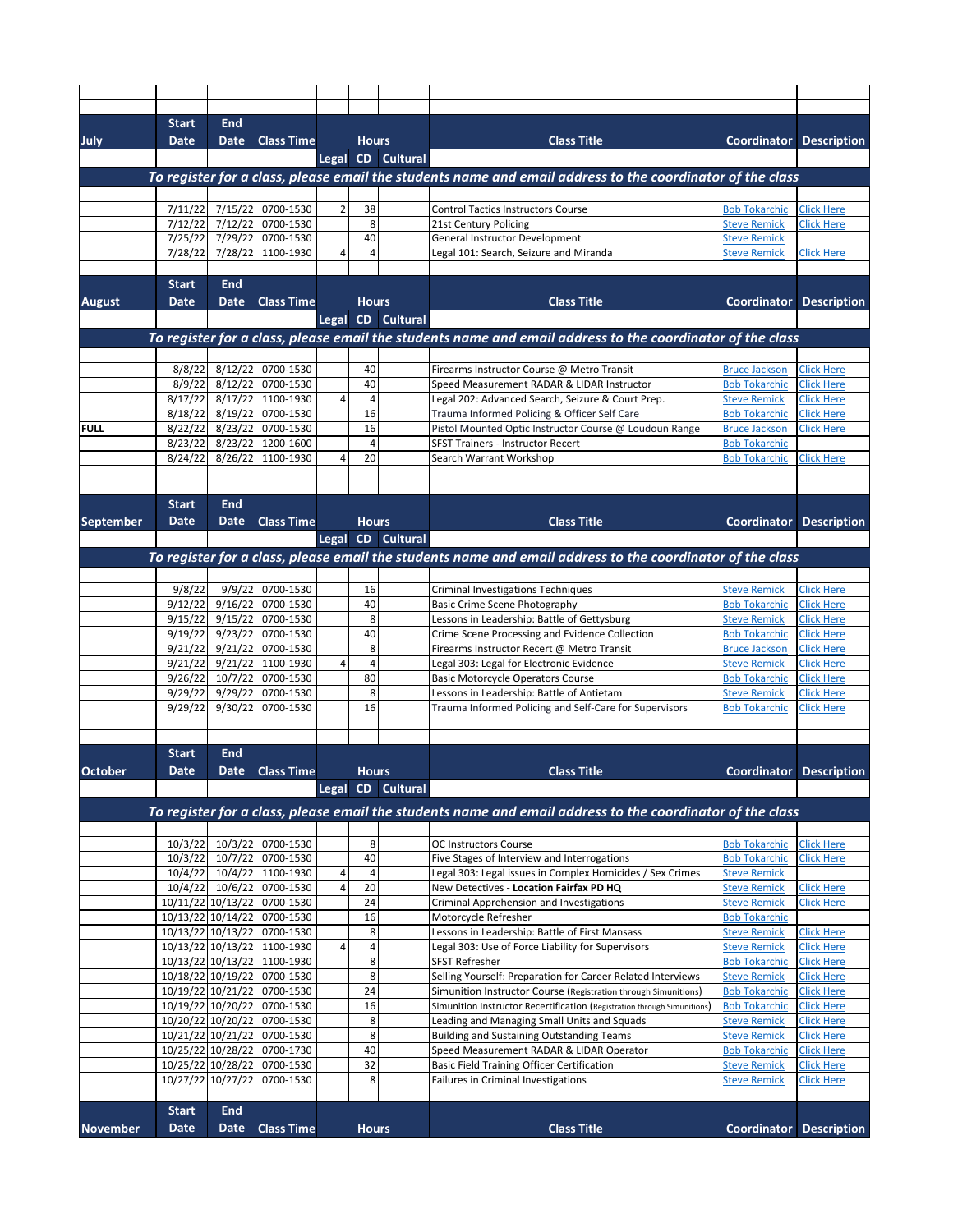|                 |                    |                   |                                                            |                |                      | Legal CD Cultural |                                                                                                                  |                                              |                                        |
|-----------------|--------------------|-------------------|------------------------------------------------------------|----------------|----------------------|-------------------|------------------------------------------------------------------------------------------------------------------|----------------------------------------------|----------------------------------------|
|                 |                    |                   |                                                            |                |                      |                   | To register for a class, please email the students name and email address to the coordinator of the class        |                                              |                                        |
|                 |                    |                   |                                                            |                |                      |                   |                                                                                                                  |                                              |                                        |
|                 | 11/4/22            | 11/4/22           | 0700-1000                                                  |                | 3                    |                   | Speed Measurement RADAR & LIDAR Instructor Recert                                                                | <b>Bob Tokarchic</b>                         |                                        |
|                 |                    | 11/8/22 11/8/22   | 0700-1530<br>11/14/22 11/14/22 0700-1530                   |                | 8<br>8               |                   | Females in Law Enforcement<br><b>EVOC Skills Refresher</b>                                                       | <b>Steve Remick</b><br><b>Bob Tokarchic</b>  | <b>Click Here</b>                      |
|                 |                    | 11/17/22 11/18/22 | 0700-1530                                                  |                | 16                   |                   | Cryptocurrency Investigations                                                                                    | <b>Steve Remick</b>                          | <b>Click Here</b>                      |
|                 |                    | 11/29/22 11/29/22 | 1100-1930                                                  | 4              | $\overline{4}$       |                   | Legal Report Writing for Court: Criminal and Use of Force                                                        | <b>Steve Remick</b>                          |                                        |
|                 |                    |                   |                                                            |                |                      |                   |                                                                                                                  |                                              |                                        |
|                 | <b>Start</b>       | <b>End</b>        |                                                            |                |                      |                   |                                                                                                                  |                                              |                                        |
| <b>December</b> | Date               | <b>Date</b>       | <b>Class Time</b>                                          |                | <b>Hours</b>         |                   | <b>Class Title</b>                                                                                               | Coordinator                                  | <b>Description</b>                     |
|                 |                    |                   |                                                            |                |                      | Legal CD Cultural | To register for a class, please email the students name and email address to the coordinator of the class        |                                              |                                        |
|                 |                    |                   |                                                            |                |                      |                   |                                                                                                                  |                                              |                                        |
|                 | 12/1/22            | 12/2/22           | 0700-1530                                                  |                | 16                   |                   | Insurance Fraud Investigations @ Manassas Park PD                                                                | <b>Bob Tokarchic</b>                         | <b>Click Here</b>                      |
|                 | 12/5/22            | 12/5/22           | 0700-1530                                                  |                | 8                    |                   | <b>EVOC Skills Refresher</b>                                                                                     | <b>Bob Tokarchic</b>                         |                                        |
|                 | 12/6/22            |                   | 12/6/22 0700-1000                                          |                | 3<br>8               |                   | Speed Measurement RADAR & LIDAR Instructor Recert                                                                | <b>Bob Tokarchic</b>                         |                                        |
|                 | 12/7/22<br>12/7/22 | 12/7/22           | 0700-1530<br>12/9/22 1100-1930                             | $\overline{4}$ | 20                   |                   | <b>EVOC Skills Refresher</b><br>Search Warrant Workshop                                                          | <b>Bob Tokarchic</b><br><b>Bob Tokarchic</b> | <b>Click Here</b>                      |
|                 | 12/7/22            |                   | 12/8/22 0700-1530                                          |                | 16                   |                   | Planning for Use of Force Encounters                                                                             | <b>Steve Remick</b>                          | <b>Click Here</b>                      |
|                 |                    |                   | 12/8/22 12/9/22 0700-1530                                  |                | 16                   |                   | Dark Web Investigations                                                                                          | <b>Steve Remick</b>                          | <b>Click Here</b>                      |
|                 |                    |                   | 12/13/22 12/13/22 1200-1600<br>12/13/22 12/16/22 0700-1530 |                | $\overline{4}$<br>32 |                   | <b>SFST Trainers - Instructor Recert</b>                                                                         | <b>Bob Tokarchic</b>                         | <b>Click Here</b>                      |
|                 |                    | 12/14/22 12/14/22 | 0700-1530                                                  |                | 8                    |                   | Basic Field Training Officer Certification<br>Firearms Instructor Recert @ Metro Transit                         | <b>Steve Remick</b><br><b>Bruce Jackson</b>  | <b>Click Here</b>                      |
|                 |                    | 12/14/22 12/14/22 | 0800-1200                                                  |                | $\overline{4}$       |                   | <b>EVOC Instructor Recertification</b>                                                                           | <b>Bob Tokarchic</b>                         |                                        |
|                 |                    |                   |                                                            |                |                      |                   |                                                                                                                  |                                              |                                        |
|                 |                    |                   |                                                            |                |                      |                   |                                                                                                                  |                                              |                                        |
|                 |                    |                   |                                                            |                |                      |                   | 2023                                                                                                             |                                              |                                        |
|                 | <b>Start</b>       | <b>End</b>        |                                                            |                |                      |                   |                                                                                                                  |                                              |                                        |
| January         | Date               | <b>Date</b>       | <b>Class Time</b>                                          |                | <b>Hours</b>         |                   | <b>Class Title</b>                                                                                               | <b>Coordinator</b>                           | <b>Description</b>                     |
|                 |                    |                   |                                                            |                |                      | Legal CD Cultural |                                                                                                                  |                                              |                                        |
|                 |                    |                   |                                                            |                |                      |                   | To register for a class, please email the students name and email address to the coordinator of the class        |                                              |                                        |
|                 |                    |                   |                                                            |                |                      |                   |                                                                                                                  |                                              |                                        |
|                 | 1/12/23            | 1/13/23           | 0700-1530                                                  |                | 16                   |                   | Trauma Informed Policing & Officer Self Care                                                                     | <b>Bob Tokarchic</b>                         | Click Here                             |
|                 |                    |                   |                                                            |                |                      |                   |                                                                                                                  |                                              |                                        |
|                 |                    |                   |                                                            |                |                      |                   |                                                                                                                  |                                              |                                        |
|                 | <b>Start</b>       | End               |                                                            |                |                      |                   |                                                                                                                  |                                              |                                        |
| <b>February</b> | <b>Date</b>        | <b>Date</b>       | <b>Class Time</b>                                          |                | <b>Hours</b>         |                   | <b>Class Title</b>                                                                                               | <b>Coordinator Description</b>               |                                        |
|                 |                    |                   |                                                            |                |                      | Legal CD Cultural | To register for a class, please email the students name and email address to the coordinator of the class        |                                              |                                        |
|                 |                    |                   |                                                            |                |                      |                   |                                                                                                                  |                                              |                                        |
|                 | 2/2/23             |                   | 2/3/23 0700-1530                                           |                | 16                   |                   | Trauma Informed Policing and Self-Care for Supervisors                                                           |                                              | <b>Click Here</b>                      |
|                 | 2/6/23             |                   | 2/10/23 0700-1530                                          |                | 40                   |                   | Five Stages of Interview and Interrogations                                                                      | <b>Bob Tokarchic</b><br><b>Bob Tokarchic</b> | <b>Click Here</b>                      |
|                 | 2/16/23            |                   | 2/16/23 1100-1930                                          |                | 8                    |                   | <b>SFST Refresher</b>                                                                                            | <b>Bob Tokarchic</b>                         | <b>Click Here</b>                      |
|                 | 2/21/23            |                   | 2/21/23 1100-1930                                          | 4              |                      |                   | Legal 101: Search, Seizure and Miranda                                                                           | <b>Steve Remick</b>                          | <u> Click Here</u>                     |
|                 | 2/28/23            | 3/3/23            | TBD                                                        |                | 40                   |                   | SFST Instructor Development (Train the Trainer)                                                                  | <b>Bob Tokarchic</b>                         | Click Here                             |
|                 |                    |                   |                                                            |                |                      |                   |                                                                                                                  |                                              |                                        |
|                 |                    |                   |                                                            |                |                      |                   |                                                                                                                  |                                              |                                        |
|                 | <b>Start</b>       | <b>End</b>        |                                                            |                |                      |                   |                                                                                                                  |                                              |                                        |
| <b>March</b>    | <b>Date</b>        | <b>Date</b>       | <b>Class Time</b>                                          |                | <b>Hours</b>         |                   | <b>Class Title</b>                                                                                               | Coordinator                                  | <b>Description</b>                     |
|                 |                    |                   |                                                            |                |                      | Legal CD Cultural |                                                                                                                  |                                              |                                        |
|                 |                    |                   |                                                            |                |                      |                   | To register for a class, please email the students name and email address to the coordinator of the class        |                                              |                                        |
|                 |                    |                   |                                                            |                |                      |                   |                                                                                                                  |                                              |                                        |
|                 | 3/8/23             |                   | 3/10/23 1100-1930                                          | $\overline{4}$ | 20                   |                   | Search Warrant Workshop                                                                                          | <b>Bob Tokarchic</b>                         | <b>Click Here</b>                      |
|                 | 3/14/23<br>3/14/23 |                   | 3/14/23 1100-1930<br>3/17/23 0700-1530                     | 4              |                      |                   | Legal 202: Advanced Search, Seizure and Court Prep.                                                              | <b>Steve Remick</b>                          | Click Here                             |
|                 | 3/21/23            | 3/22/23           | 0700-1530                                                  |                | 32<br>8              |                   | <b>Basic Field Training Officer Certification</b><br>Selling Yourself: Preparation for Career Related Interviews | <b>Steve Remick</b><br><b>Steve Remick</b>   | <b>Click Here</b><br><b>Click Here</b> |
|                 | 3/23/23            | 3/24/23           | 0700-1530                                                  |                | 16                   |                   | The Art of Facilitation                                                                                          | <b>Steve Remick</b>                          | Click Here                             |
|                 |                    |                   |                                                            |                |                      |                   |                                                                                                                  |                                              |                                        |
|                 |                    |                   |                                                            |                |                      |                   |                                                                                                                  |                                              |                                        |
|                 | <b>Start</b>       | <b>End</b>        |                                                            |                |                      |                   |                                                                                                                  |                                              |                                        |
| <b>April</b>    | <b>Date</b>        | <b>Date</b>       | <b>Class Time</b>                                          |                | <b>Hours</b>         |                   | <b>Class Title</b>                                                                                               | <b>Coordinator Description</b>               |                                        |